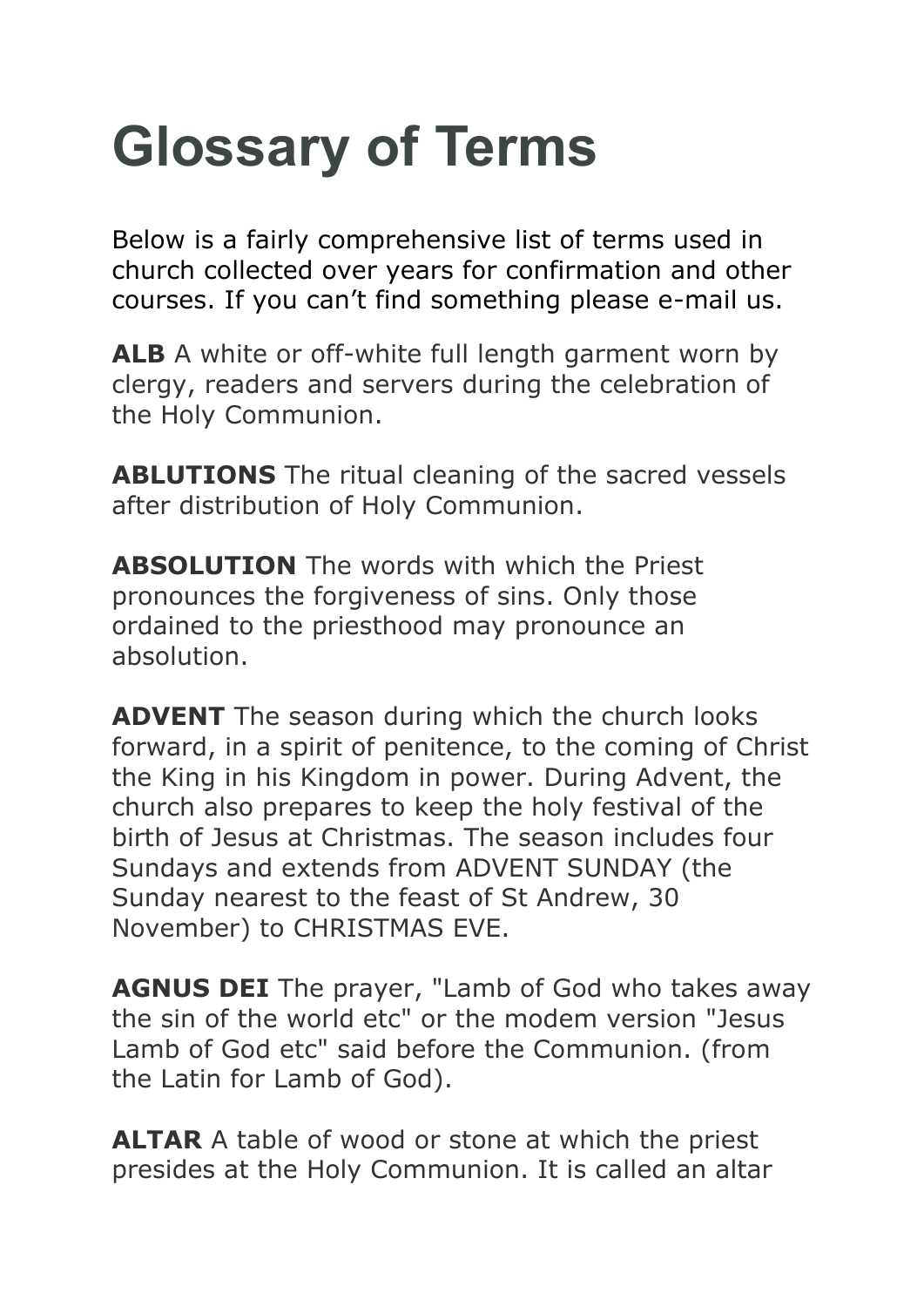because in the Holy Communion we remember the perfect sacrifice Jesus made by his death on the cross.

**ALTAR RAIL** A rail separating the SANCTUARY from the rest of the church

**ANGLICAN COMMUNION** The World-wide "Anglican Communion" (Churches deriving from the Church of England across the world) is divided into PROVINCES each of which has its own ARCHBISHOP. The Church of England is part of the Anglican Communion and has two Provinces, those of Canterbury and York. The Archbishop of Canterbury is considered to be the senior of the two Archbishops "Primate of All England".

Each Province is divided into dioceses. There are fortytwo dioceses in England. Each diocese is under the care of a BISHOP, who may have assistant Bishops known as SUFFRAGAN Bishops (from Latin, suffraganeus, assisting, supporting).

Each diocese is divided into PARISHES, each under the care of a PARISH PRIEST, who may be known as a VICAR, RECTOR, or PRIEST-IN-CHARGE, depending on the particular history or current situation of that parish. A number of parishes may be linked together under the care of a priest . We are part of a team and so we have a Team Rector.

**APOCRYPHA** Fourteen books of pre-New Testament writings not included in the Hebrew bible, but found in the Greek Old Testament, the bible used by the early church. Discarded by the Protestants at the Reformation, but present in some versions of the Bible.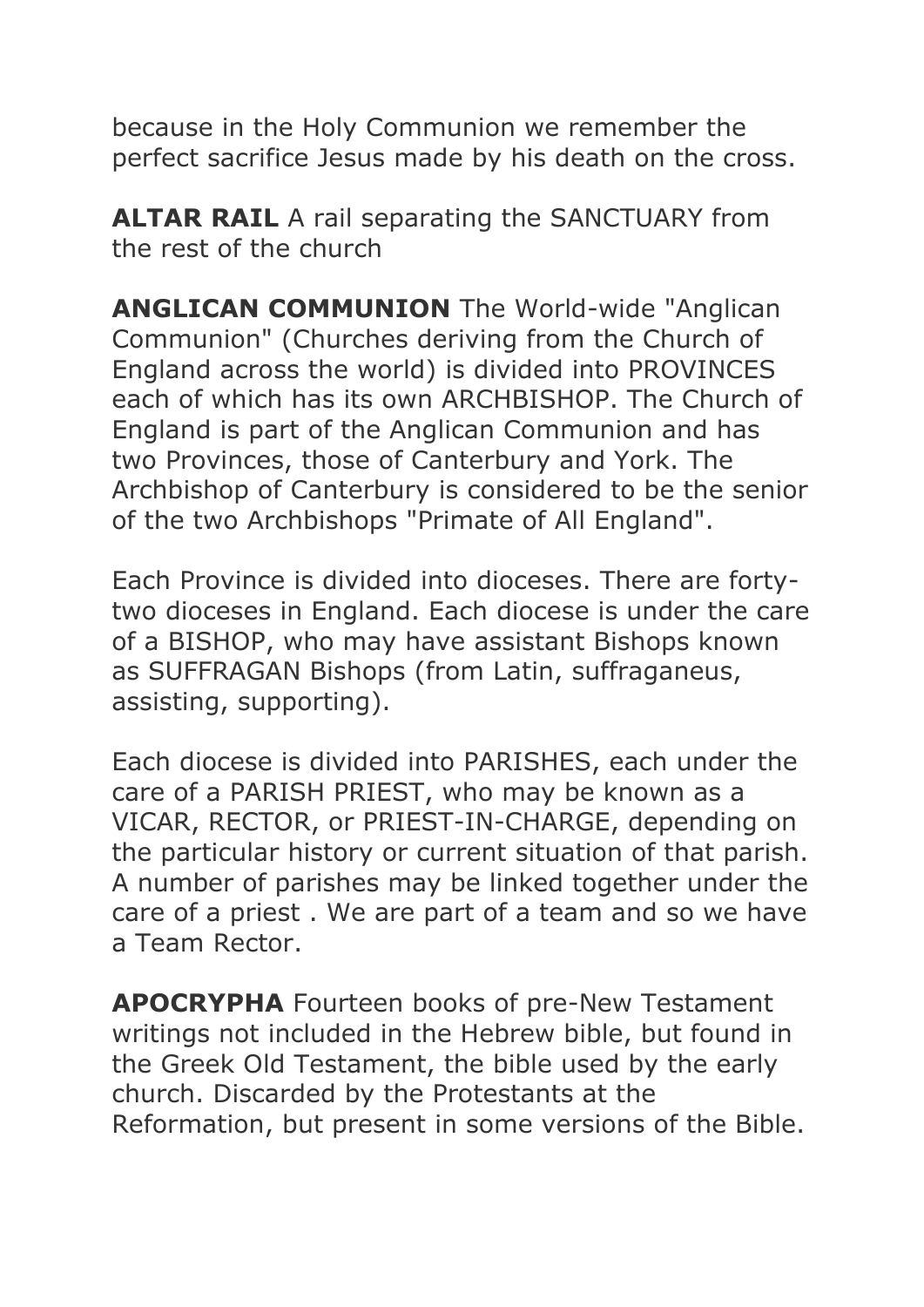**AUMBRY** A recess or cupboard, for keeping the consecrated host and wine for use in house communions. A light is usually kept burning in front of the aumbry. All three of our churches have an Aumbry

**BAPTISM** The ceremony in which a person is initiated into the Christian church, as a child or an adult. The baptised person is washed symbolically, usually with water poured on to the forehead as a sign that (s)he is accepted and sealed by God with the Holy Spirit to represent Christ to the world.

**BENEDICTION** A blessing. Also called Benediction of the Blessed Sacrament, it is a service consisting of prayers, and a blessing of the congregation by moving in the form of a cross the ciborium or monstrance containing the Host.

**BENEDICTUS** "Blessed is he who comes" sung after the Sanctus during Communion. Also a canticle of prophecy sung by Zechariah (Luke 1:68-79).

**BOOK OF COMMON PRAYER**. The book of liturgical worship first issued in 1549, revised 1552, 1559 and finally in 1662 and still an important foundation for Church of England worship, belief and practice. There were further revisions in 1928.

**BURSE** A square pocket or case, in which the corporal is kept when not in use.

**CASSOCK** A full-length robe, black for clergy and readers, black or some other dark colour for servers, and choristers. A bishop's cassock is often purple, although it can be black. Some Cathedrals have special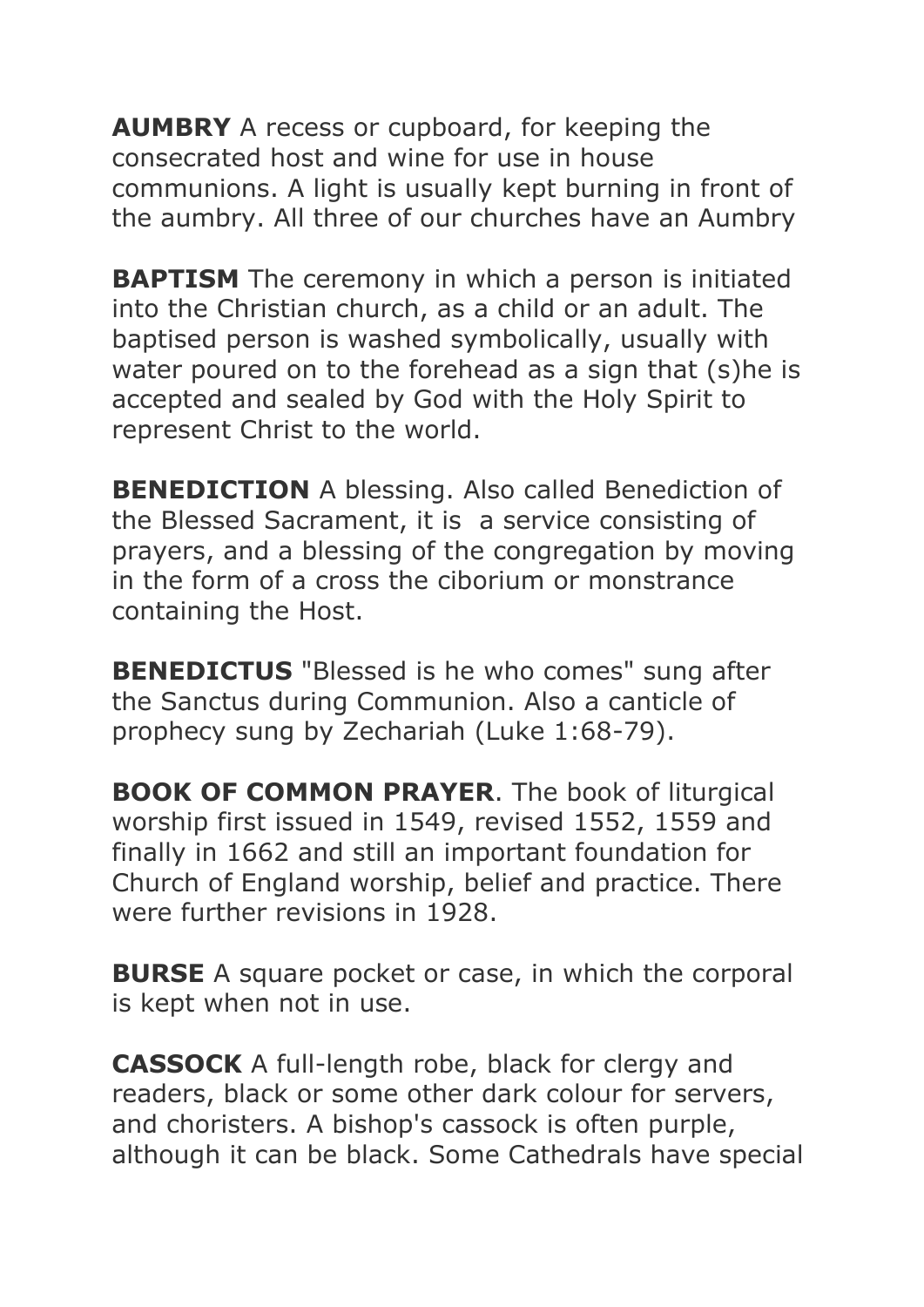coloured cassocks (e.g Hereford) and Chaplains to the Queen wear red.

**CHRISTMASTIDE** It lasts twelve days (the twelve days of Christmas!) and leads to the feast of the EPIPHANY.

**CASSOCK ALB** The cassock alb is a relatively modern garment and is a combination of the traditional cassock and alb. It developedin the 1970s as a convenient undergarment worn by clergy and as an alternative to the alb for deacons and acolytes.

**CHASUBLE** A priestly vestment worn by the President at the Holy Communion. It is an oval or oblong garment, without sleeves, which goes over the head of the wearer and is open at the sides. The stole and chasuble are usually made from the same fabric.

**COPE** A type of cloak worn by the priest in processions and at solemn functions, including weddings. It is semicircular when open, has no shaping to fit the shoulders and is fastened in the front by a clasp. A cope has a flat hood. Copes are frequently ornate.

**COTTA** A short white garment reaching to just below the waist, with a square neck and full, short sleeves. It is worn over a cassock by some clergy and sometimes by servers.

**CHALICE** A cup of silver, pottery for holding the wine consecrated at the Holy Communion.

**CHALICE ASSISTANTS** (sometimes called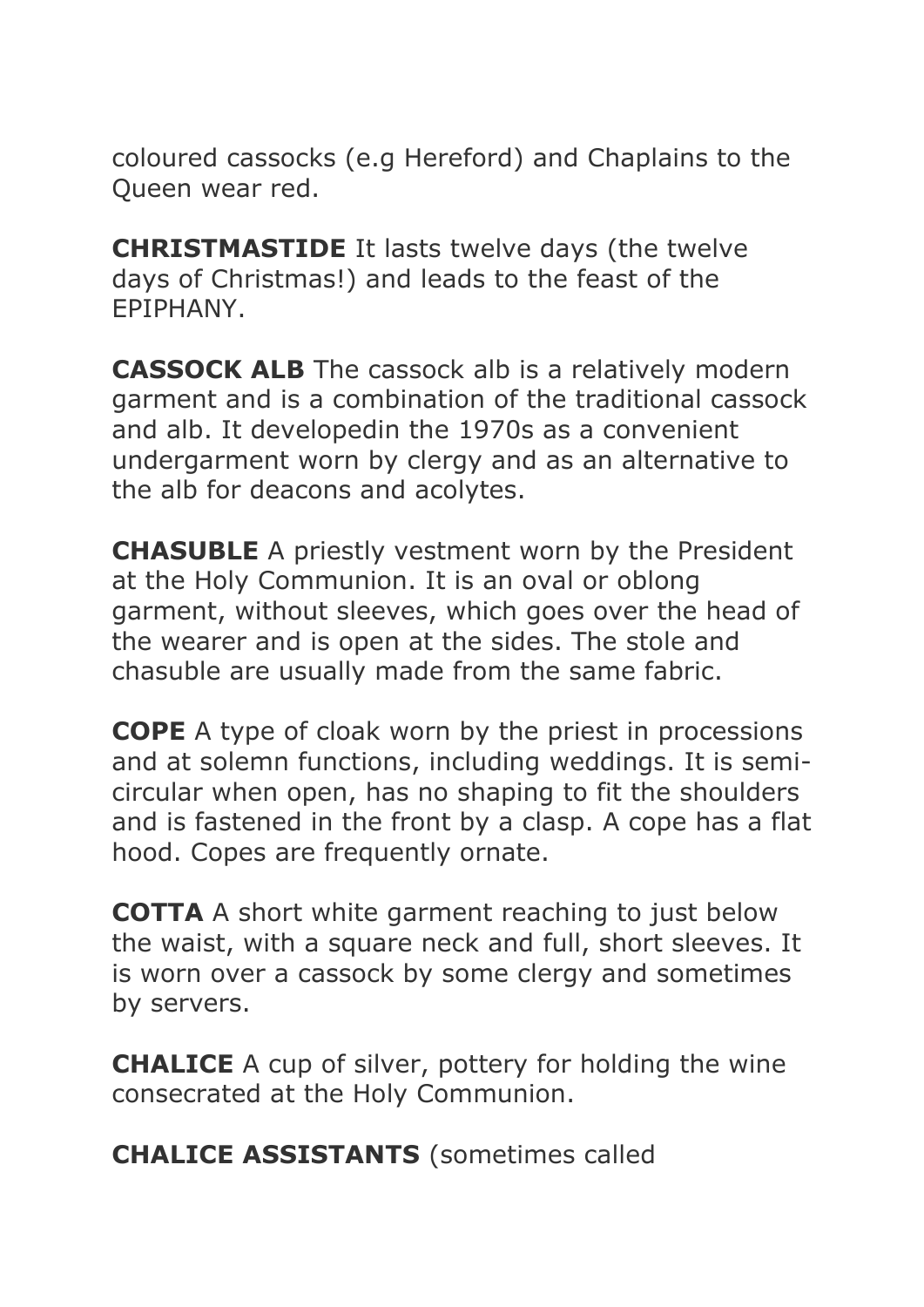EUCHARISTIC MINISTERS) are authorised by the bishop, after training, to assist the priest to administer the consecrated bread and wine at the Holy Communion and to take Holy Communion to the housebound. They are licensed to exercise their ministry in a specific parish for a specific period of time.

**CHANCEL** (where there are often choir stalls); and a **SANCTUARY** containing the high altar, at the very top of the church.

**CHRISTMAS TO CANDLEMASS** Commemorates the birth of Jesus and his revealing to the nations. During the season of Christmas to Candlemas, the colour used in church (see below) is WHITE. Christmas Day, of course, is on 25th December and CANDLEMASS (The Presentation of Christ in the Temple) falls on 2nd February. Within this five/ six week season there are two smaller seasons: epiphany and the baptism of Christ.

**CHURCH** A building dedicated for public worship. Churches may be of different sizes, shapes and styles but thy often have a NAVE in which the people assemble;

**CHURCHWARDENS** Each church usually has two churchwardens. Churchwardens are elected by residents of the parish together with non-residents who are on the church electoral roll. Church wardens are commissioned by the Bishop and responsible to him for the good order and running of the church and its property.

**CIBORIUM** A vessel with a lid for holding consecrated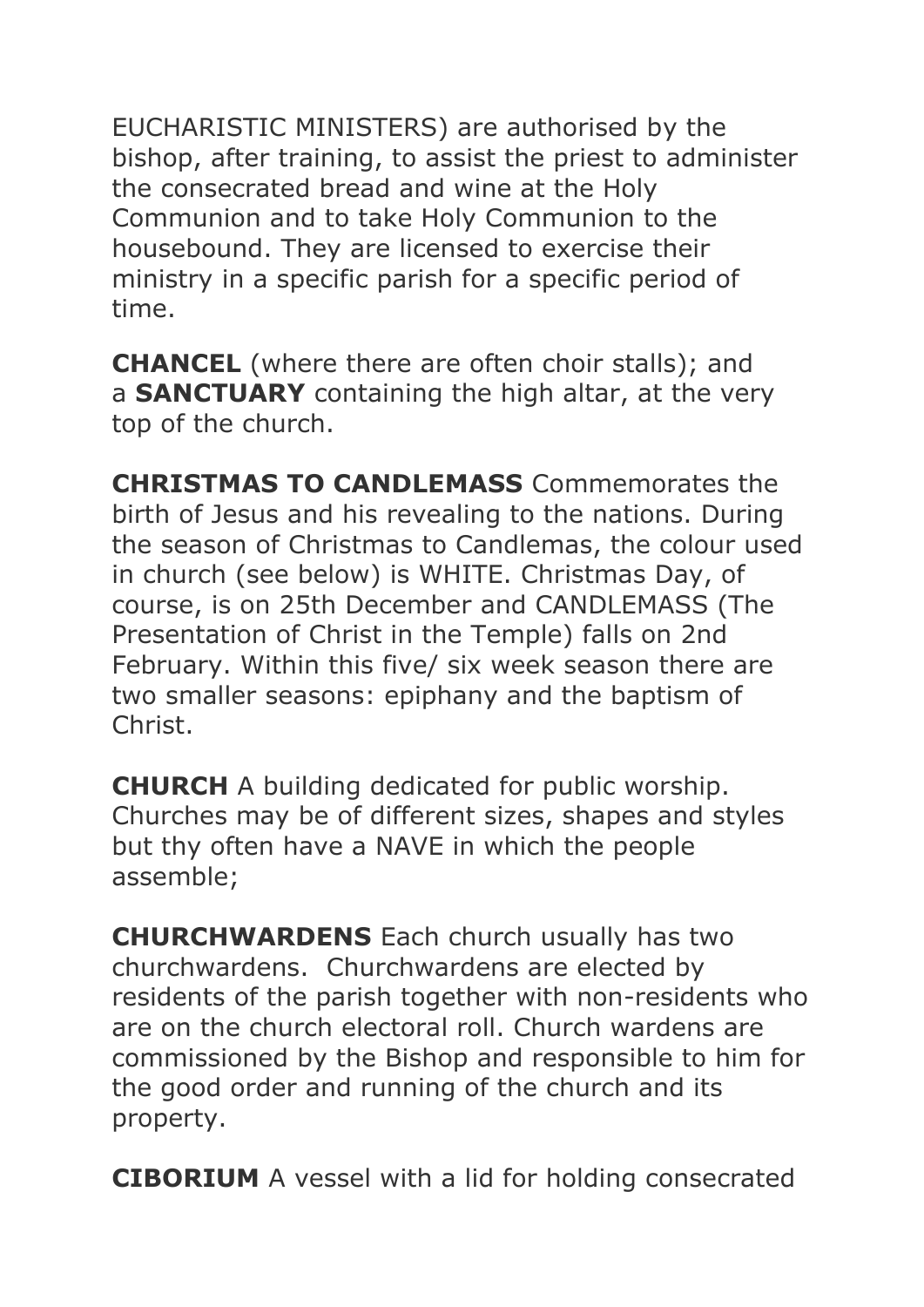Altar breads.

**COLLECT** A short prayer, usually of one sentence, which collects or summarises the petitions of the day. There are set collects for every Sunday and festival of the year.

**COMMON WORSHIP** The revised forms of liturgical worship for the Church of England introduced in 2000 as a supplement to the Book of Common Prayer.

**CONFIRMATION** A strengthening of a Christian's spiritual life by the gift of the Holy Spirit, bestowed through the laying on of the hands of a bishop. Confirmation completes the Christian initiation begun at baptism.

**CREDENCE TABLE** A table at the side of the Altar on which the bread, wine and water to be used at the Holy Communion are placed.

**CREED** (or an AFFIRMATION OF FAITH) A summary of the beliefs of Christians. There are two main creeds, the NICENE CREED, (drawn up at the Council of Nicea, 325A.D.), used at the Holy Communion, and the APOSTLES CREED not drawn up the by Apostles, but of earlier origin than the Nicene creed. The Apostles creed is said at Matins and Evensong. Other Affirmations of Faith, often based on Bible texts are now used during Common Worship Communions.

**CRUCIFER** The processional cross is carried by the crucifer.

**CRUCIFIX** A cross on which a figure of Jesus is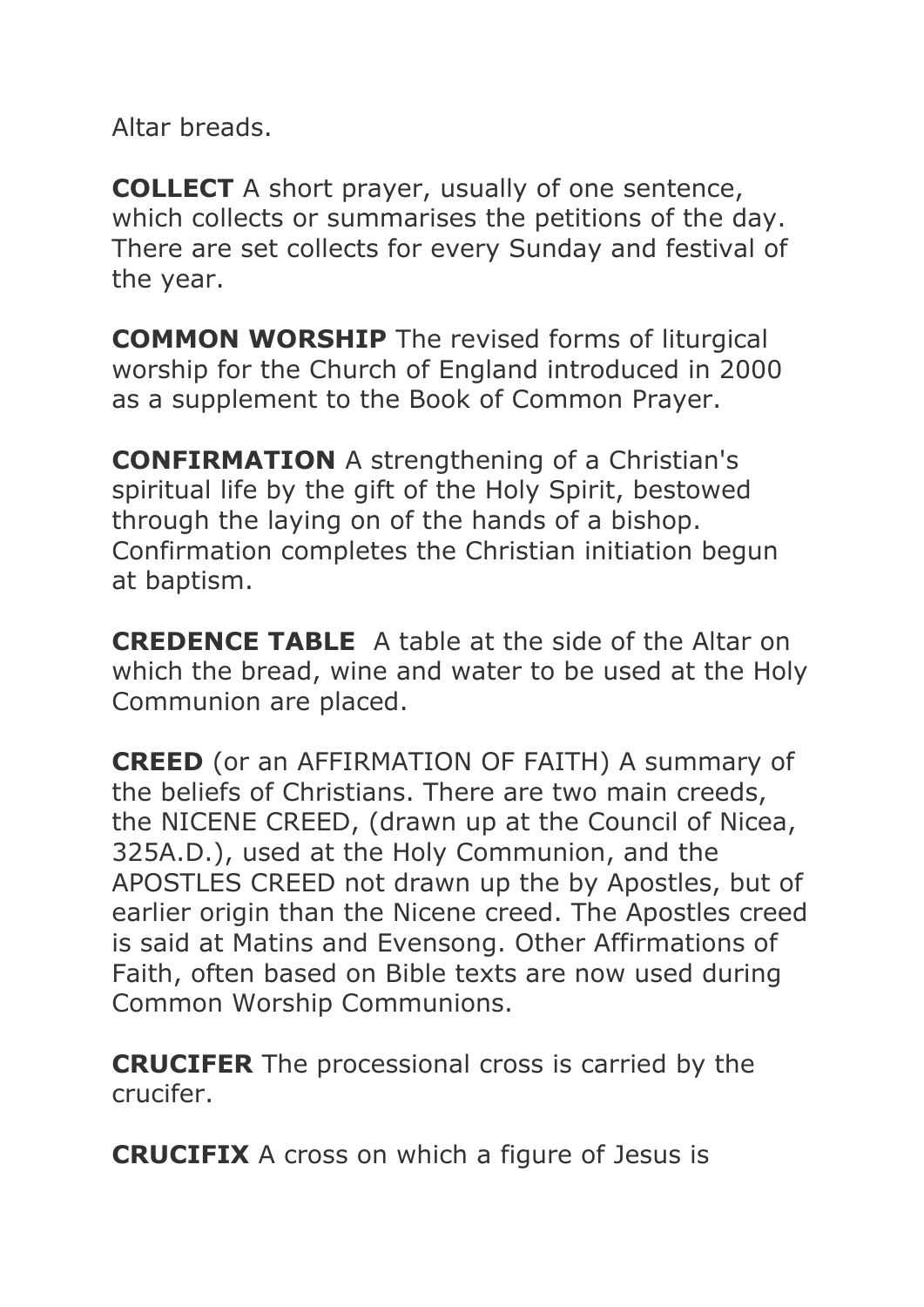hanging. When the figure of Jesus is portrayed as a triumphant king, It is called a CHRISTUS REX (Christ the King)

**CRUETS** The flasks which contain the wine and water used at the Holy Communion.

**DOCTRINE** The beliefs and ways of the Church of England is grounded in the Holy Scriptures, and in such teachings of the ancient Fathers and Councils of the Church as are "agreeable to the said Scriptures". In particular such doctrine is to be found in the "Book of Common Prayer" (1662), the "Thirty-nine Articles of Religion" (which are listed in the Book of Common Prayer), and the "Ordinal" (which is the order of service for the ordination (the 'making') of bishop's, priests and deacons (see below).

**EASTERTIDE** commemorates Christ's joyful resurrection (Colour: WHITE). It begins after sunset on EASTER EVE and lasts for 50 days until PENTECOST (colour: RED; also called WHITSUN or WHITSUNDAY). On the fortieth day after EASTER the church celebrates THE ASCENSION of Jesus into heaven.

**ELECTORAL ROLL** The list of the people eligible to vote at the annual church meeting. All parishioners may be on the roll, whether or not they attend church, and all non-parishioners who regularly attend the church.

**ELEMENTS** The bread, wine and water used for the Holy Communion.

**EPISTLE** All the books of the NEW TESTAMENT, except the four GOSPELS, the ACTS OF THE APOSTLES and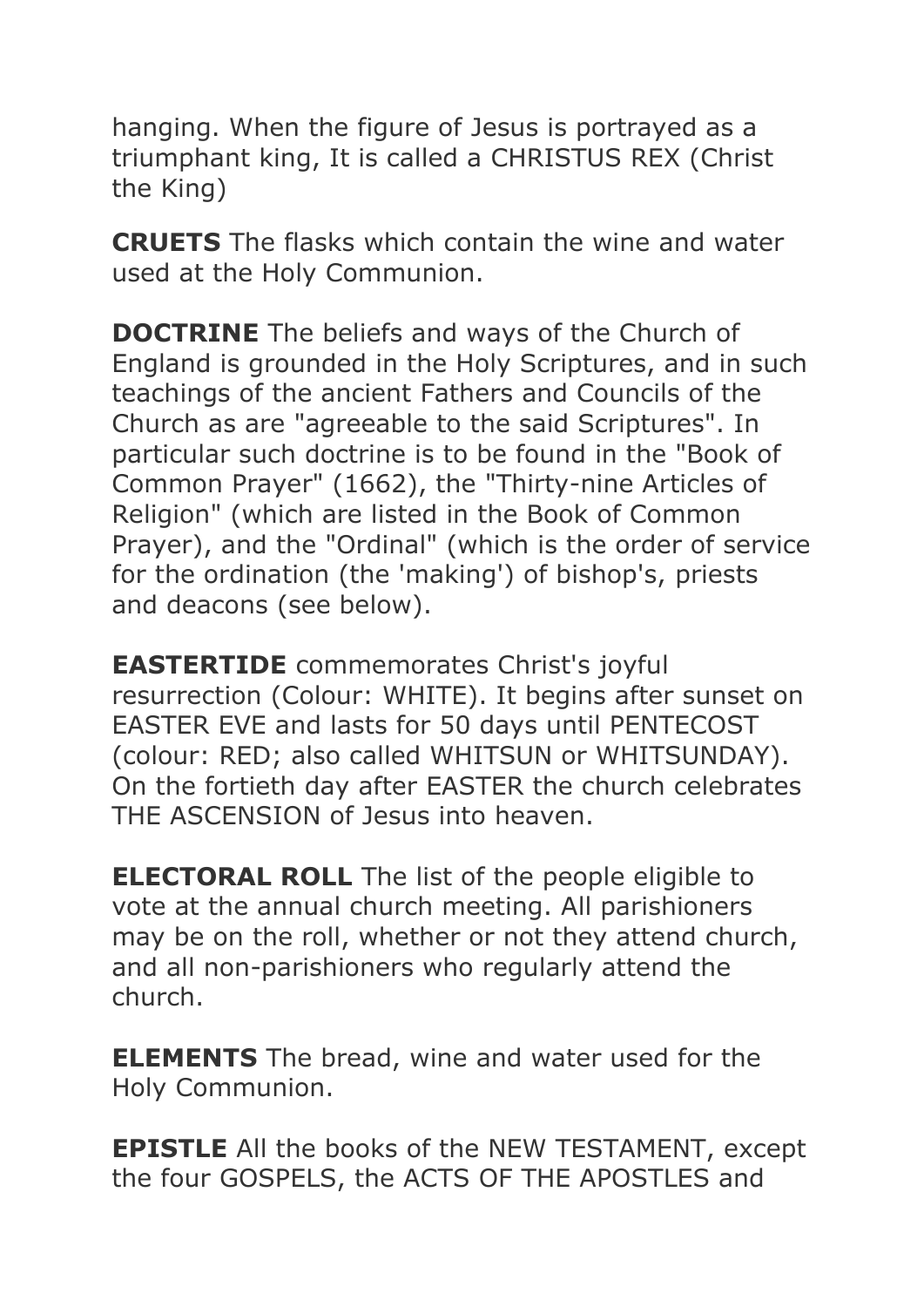REVELATION. Epistles are letters to and from members of the early church (Greek word for letter).

**EUCHARIST** One of the names given to the sacrament of HOLY COMMUNION or THE LORD'S SUPPER or THE MASS. (Eucharist comes from the Greek word meaning thanksgiving).

**EVENSONG** A service of praise and the proclamation of the word of God for the evening time.

**FONT** the receptacle, traditionally of stone, for baptismal water.

**GENUFLECTION** A temporary bending of one knee, usually in acknowledgement of respect for the Blessed Sacrament.

**GLORIA** The hymn of praise, "Glory be to God on high" said or sung near the CORPORAL A white linen cloth spread on the Altar upon which the bread and wine are consecrated at the Holy Communion.

**GRADUAL** The hymn sung before the Gospel in the Holy Communion. (From the Latin, gradus, step, as it was sung at the altar steps).

**HANGINGS** The fabric coverings which may hang from the book rest in the pulpit and in front of the altar. The colours vary with the liturgical seasons.

**HOST** The consecrated Altar breads and wafers. (from the Latin, hostia,, meaning a victim).

IHS Three Greek capitals, equivalent to IES the first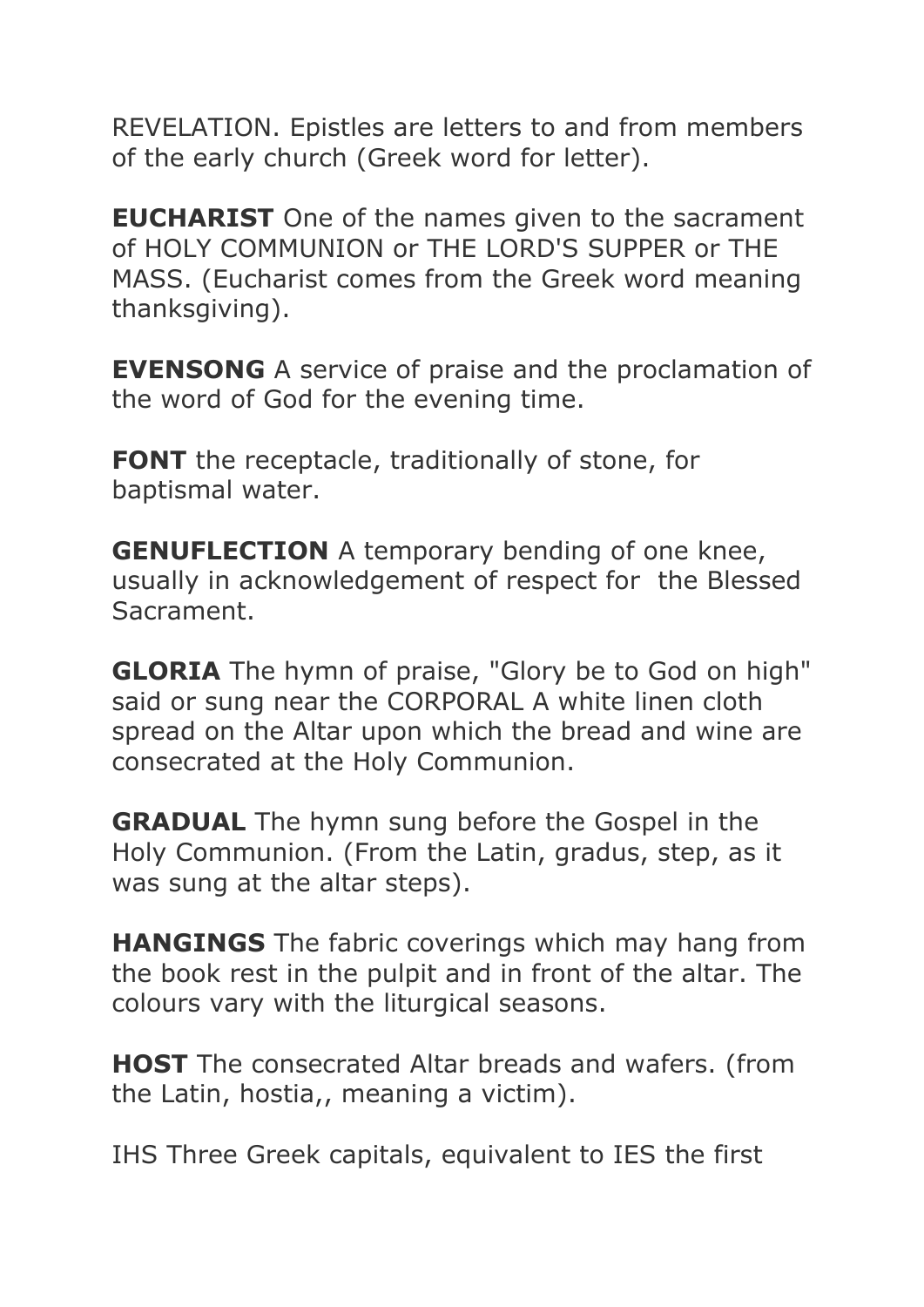three letters of the Greek word for Jesus; said also to be the initials of Jesus hominum Salvator; "Jesus Saviour of Men".

**INRI** Initials of the Latin version of the accusation over the head of Jesus on the cross, Jesus Nazarenus Rex Judaeorum, (Jesus of Nazareth King of the Jews).

**INTROIT** The sentence of scripture said, at the entrance of the ministers at the Holy Communion (from the Latin for entrance).

**KYRIES** (pronounced Kyri-es) The prayer "Lord have mercy, Christ have mercy, Lord have mercy" (from the Greek Kyrie eleison, Christe eleison,

**LAMB OF GOD** A title given to Jesus because he gave his life in sacrifice at Passover time, when lambs were sacrificed to commemorate the escape of the Jews from Egypt.

**LECTERN** A reading desk from which the Bible may be read. Often, as at St John's, in the shape of an Eagle.

**LECTIONARY** The passages of scripture set for each day of the church's year.

**LENT** is a season of fasting and penitence in preparation for HOLY WEEK and EASTER. LENT starts on ASH WEDNESDAY and lasts until EASTER EVE. The forty weekdays of LENT are fast days, but the Sundays, although solemn, are not fasts. The colour used in church (see below) for Lent is PURPLE.

The last week in Lent is HOLY WEEK, the first day of which is PALM SUNDAY (colour: RED) commemorating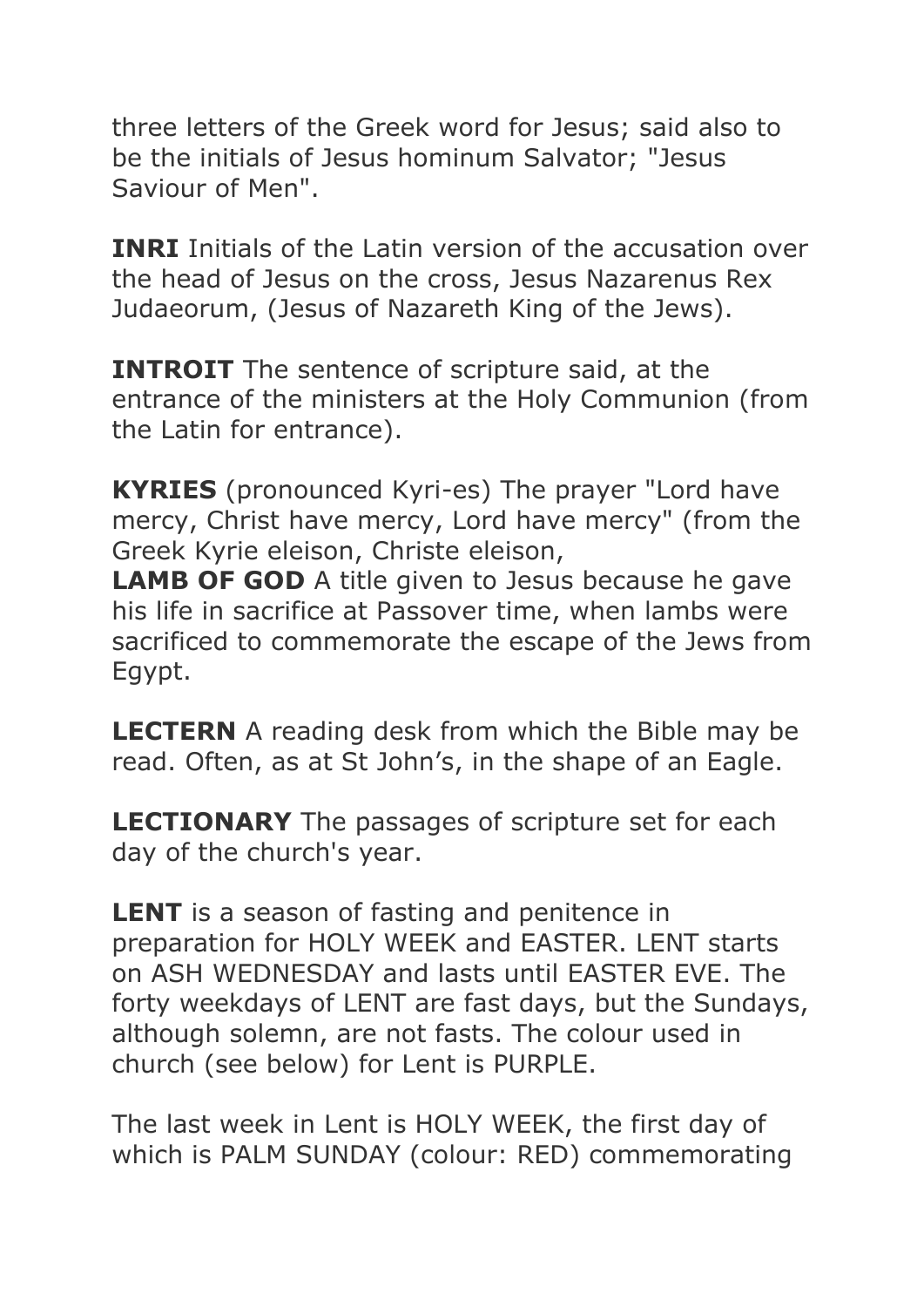our Lord's entry into Jerusalem riding a donkey. The last three days of Holy Week (the TRIDUUM) are MAUNDY THURSDAY (colour: WHITE) recalling the day on which Jesus washed his disciples' feet; gave them a new commandment to love one another (the 'Mandatum' from which comes the word 'Maundy') and instituted the Last Supper. GOOD FRIDAY (no colour, or sometimes RED) recalling the trial, crucifixion and burial of Jesus. HOLY SATURDAY, which ends at sunset and is also known as EASTER EVE.(note that the week before Easter is HOLY WEEK. not Easter week)

**LESSON READERS** are authorised by the Parish Priest to read the set passages from the Bible at acts of worship.

**LITURGY** The set forms of worship used in church.

**MAGNIFICAT**. The Magnificat, taken from Luke's Gospel (1:46-55), is the Blessed Virgin Mary's hymn of praise to the Lord. It is also known as the Canticle of Mary usually sung at Evensong Its name comes from the first line of its text in Latin ("Magnificat anima mea Dominum") translated in the first line. Mary proclaims the Lord's greatness with characteristic humility and grace here.

**NUNC DIMITTIS** The Nunc dimittis is a hymn from the Bible. It was sung by Simeon when he saw the baby Jesus. It is a canticle from the opening words from the Vulgate translation of the New Testament in the second chapter of Luke named after its incipit in Latin, meaning "Now you dismiss". (Luke 2:29–32).

**OFFERTORY** (from Medieval Latin offertorium and Late Latin offerre) is the part of a Eucharistic service when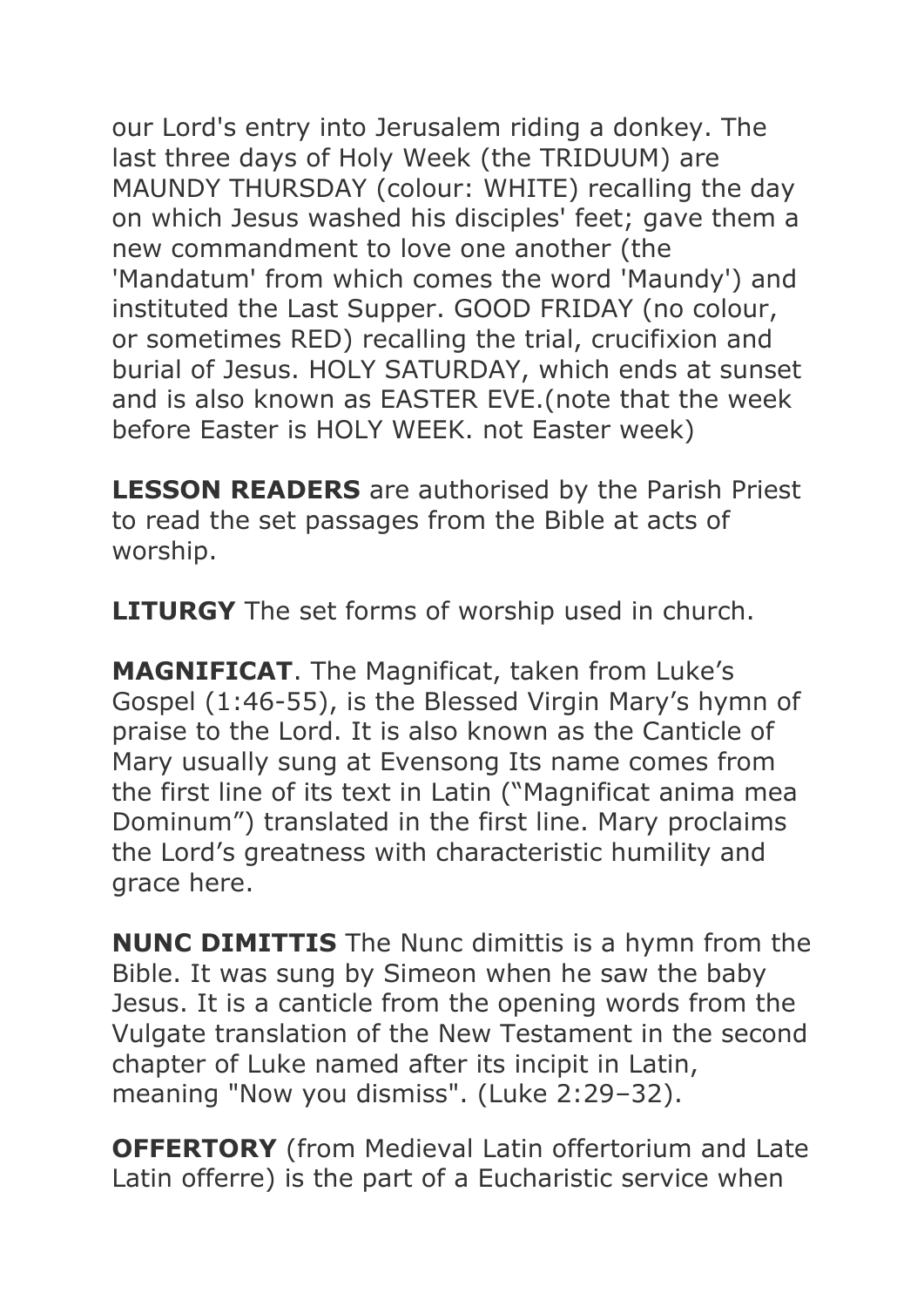the bread and wine for use in the service are ceremonially placed on the altar. A monetary offering is also made for the work of the church

**ORGANIST AND CHOIRMASTER** The organist and choirmaster are responsible for the church music to the Parish Priest, who appoints them.

**PALL** A square of linen stretched over a card, and used to cover the chalice.

## **PAROCHIAL CHURCH COUNCIL MEMBERS** The

Parochial Church Council (PCC) is responsible with the Parish Priest for the ordering of worship, the repair and upkeep of the church and other matters relating to the life of the Parish church. Members must be on the church electoral roll and are elected annually (although some, like churchwardens, are ex-officio). All members of the PCC are jointly responsible in law for matters relating to the church.

**PASCHAL CANDLE** A very large candle first lit on Easter Eve to signify the risen Christ as Light of the World. It is lit at every service in Eastertide and at baptisms and funerals throughout the year.

**PASSOVER** A Jewish festival celebrating and remembering the time when the Jews were led out of slavery in Egypt by Moses.

**PATEN** The plate of silver or pottery on which the Altar breads are consecrated.

**PCC SECRETARY** The Secretary is appointed by the PCC to prepare the agenda and to keep the minutes for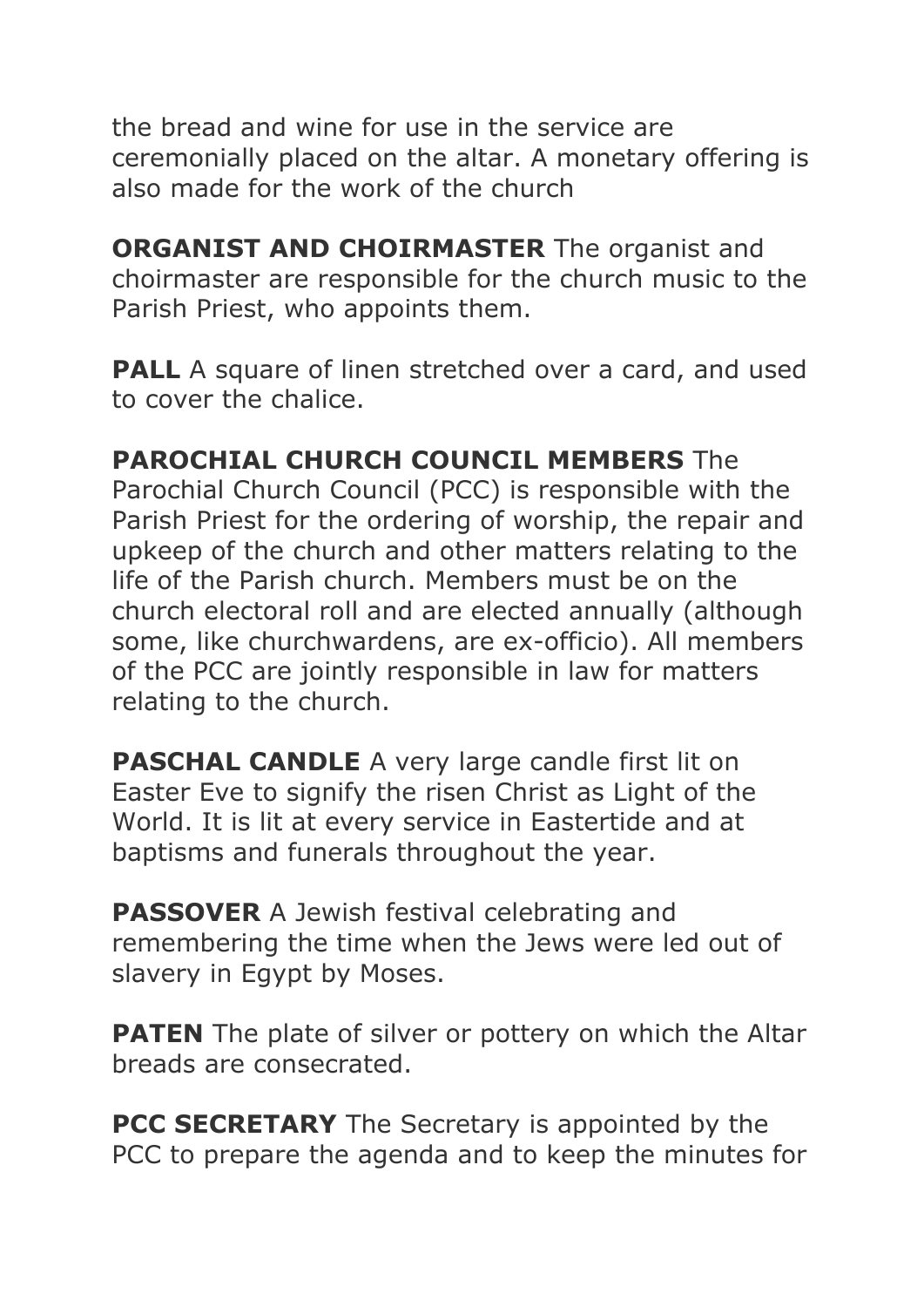meetings and to receive and deal with correspondence.

**PCC TREASURER** The treasurer is appointed by the PCC to be responsible for recording all financial transactions and for informing and advising the PCC on its monetary commitments. In addition each church in our team has its own treasurer appointed by its council (The DCC)

**PENTECOST.** (colour: RED) Commemorates the outpouring of the Holy Spirit on the disciples during the Jewish harvest thanksgiving festival, also called 'Pentecost'.

**PREFACE** The first part of the Eucharistic prayer. On festivals special PROPER PREFACES are used.

**PROPERS** Readings and other sentences provided for each day. In the Revised Common Lectionary (see below) the readings for the 'ordinary' Sundays (Sundays between Epiphany 4 and 2 before Lent and after Trinity to All Saints Sunday) are designated Propers 1- 25.

**PULPIT** The raised structure from which the sermons may be delivered.

**PURIFICATOR** A white linen cloth used for wiping the Communion vessels.

**READERS** (already mentioned) are licensed by the Bishop, after a period of training, to preach, teach and to lead worship; to do pastoral visiting; to assist in administering the Holy Communion in church and in house communions. With the Bishop's permission they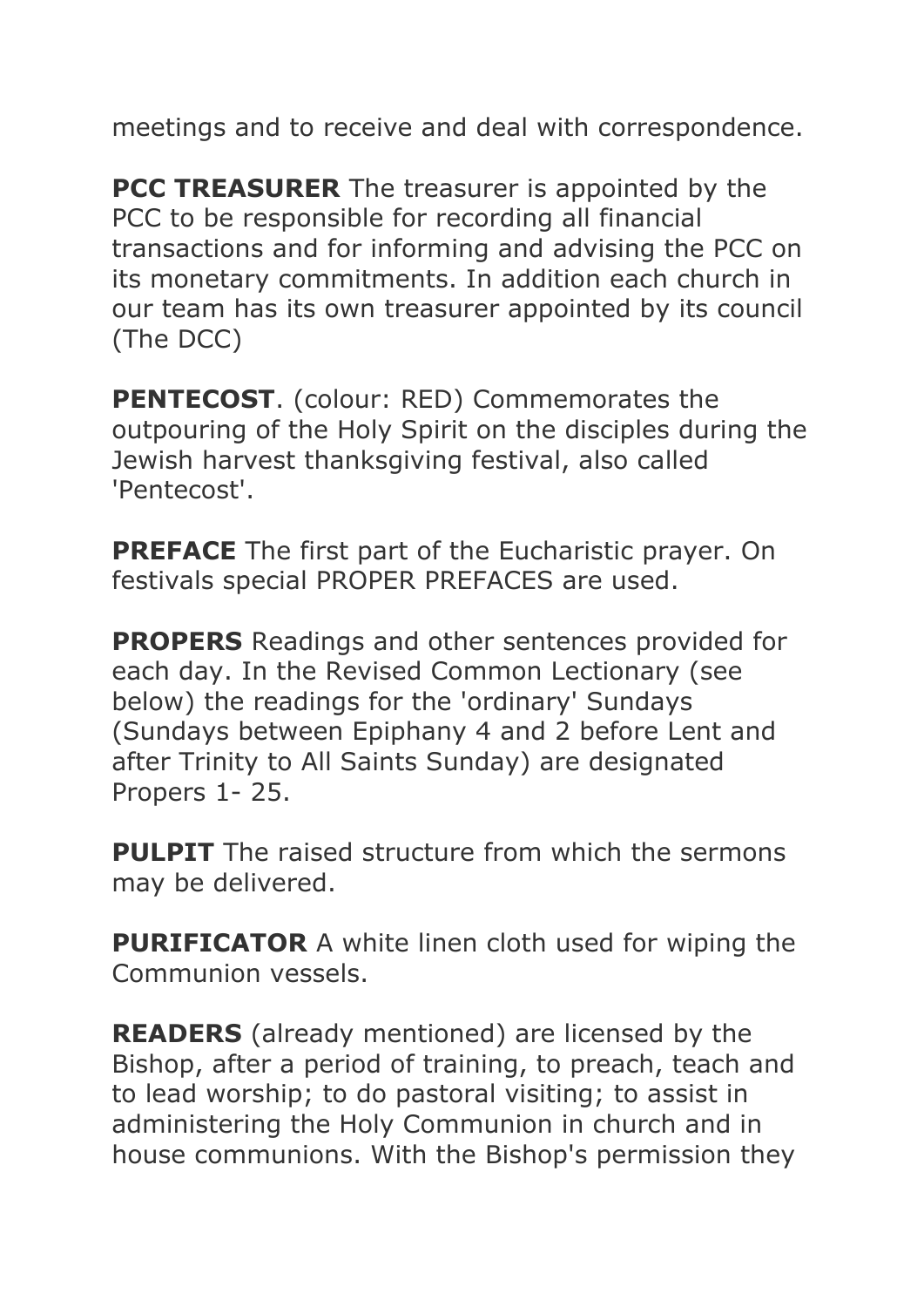may take funerals and they may lead services in which, in the absence of a priest, Holy Communion from the reserved sacrament is offered (Extended communion). Readers are licensed to a specific parish or benefice, but may exercise their ministry in other parishes in the diocese when asked to do so.

**REQUIEM** A Holy Communion to give thanks for, and pray for, the dead.

**REVISED COMMON LECTIONARY** (RCL) The three year cycle of readings used by many Christian denominations. Adopted for use, (with some variations) by the Church of England in 1997.

**SACRAMENT** An outward and visible sign, which indicates to, and reassures those involved that they are receiving an inward and spiritual grace. The two main sacraments are baptism and Holy Communion.

**SACRISTAN** The person, appointed by the Parish Priest to care for the Holy Communion vessels, the vestments, the altar linen and furnishings and to see that the correct vestments, linen and vessels are laid out for each celebration of the Holy Communion or other service. He/ she is often helped by ASSISTANT SACRISTANS.

**SANCTUARY** from the rest of the church is usually at the EAST end of the church, the direction of the rising sun, in recognition of Jesus as the light of the world.

**SANCTUS** The hymn of praise, "Holy, Holy, Holy etc" included in the Eucharistic prayer (From the Latin word for holy).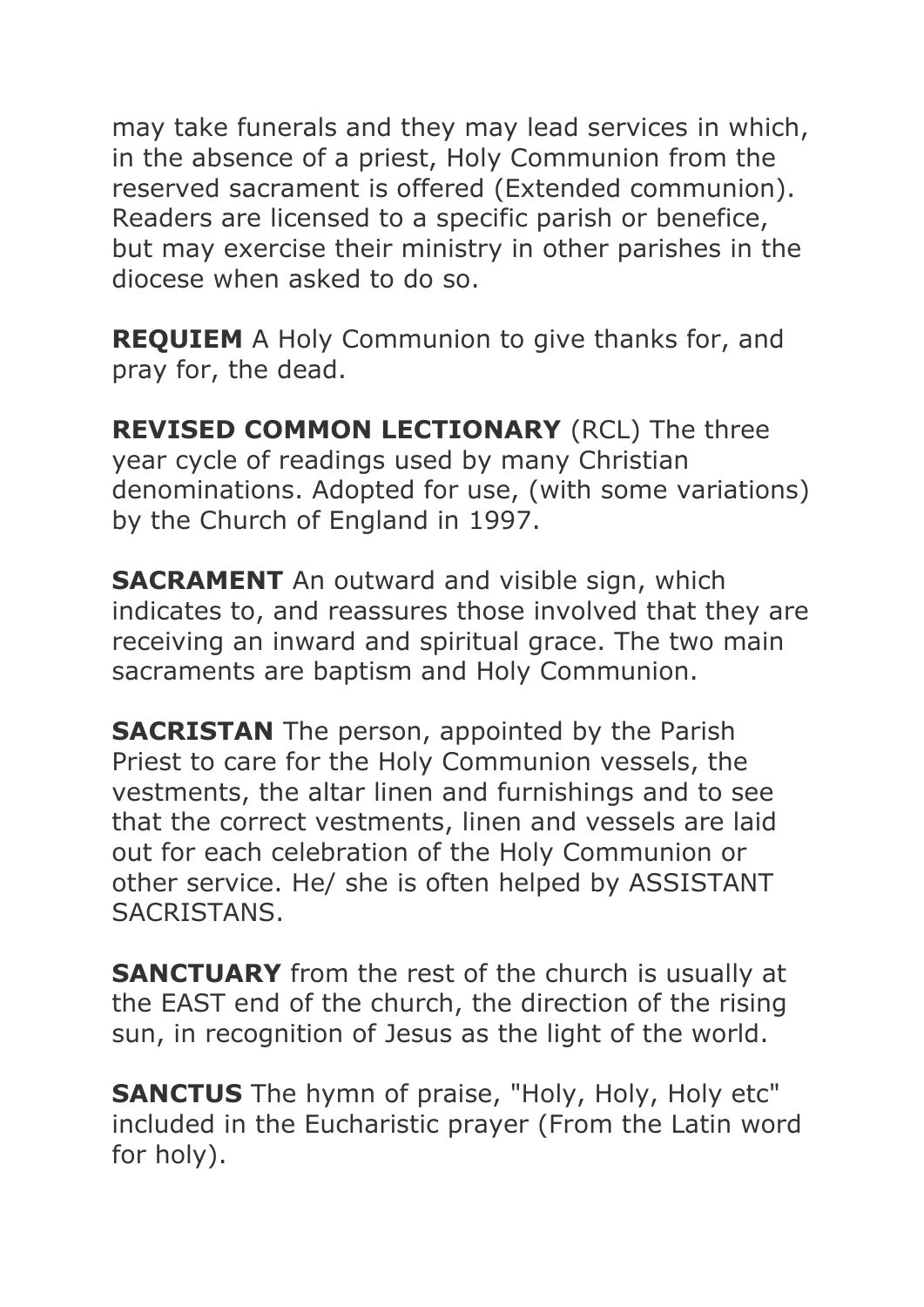**SERVERS** are authorised by the Parish Priest to assist at the celebrations of the Holy Communion. Servers arrange the credence table (see below), light the candles, hand the bread, wine and water to the President, receive the collection and lead the congregational responses. Servers who carry candles may also be called ACOLYTES.

**SIDESMEN AND WOMEN** are elected at the annual parochial church meeting to assist the churchwardens in welcoming the congregation, handing out service books, showing visitors to seats and taking the collection.

**STAINED GLASS** windows were originally teaching aids of biblical events, for a laity that could not read. Murals and statues had the same function. Most of the decorations were painted out or smashed during the Puritan era, although stained glass survived in many cathedrals. St John's has some fine examples of stained glass.

**STEWARDSHIP** The response of a Christian to God's love by giving Time, Talents and Treasure (money) towards the maintenance of the church's activities in the parish and diocese.

**STOLE** A long band of silk or other fabric worn round the neck. by priests or bishops. A stole should be worn when any Sacrament is administered. A stole is always worn underneath a chasuble (see above). Deacons wear stoles over the left shoulder and tied under the right arm.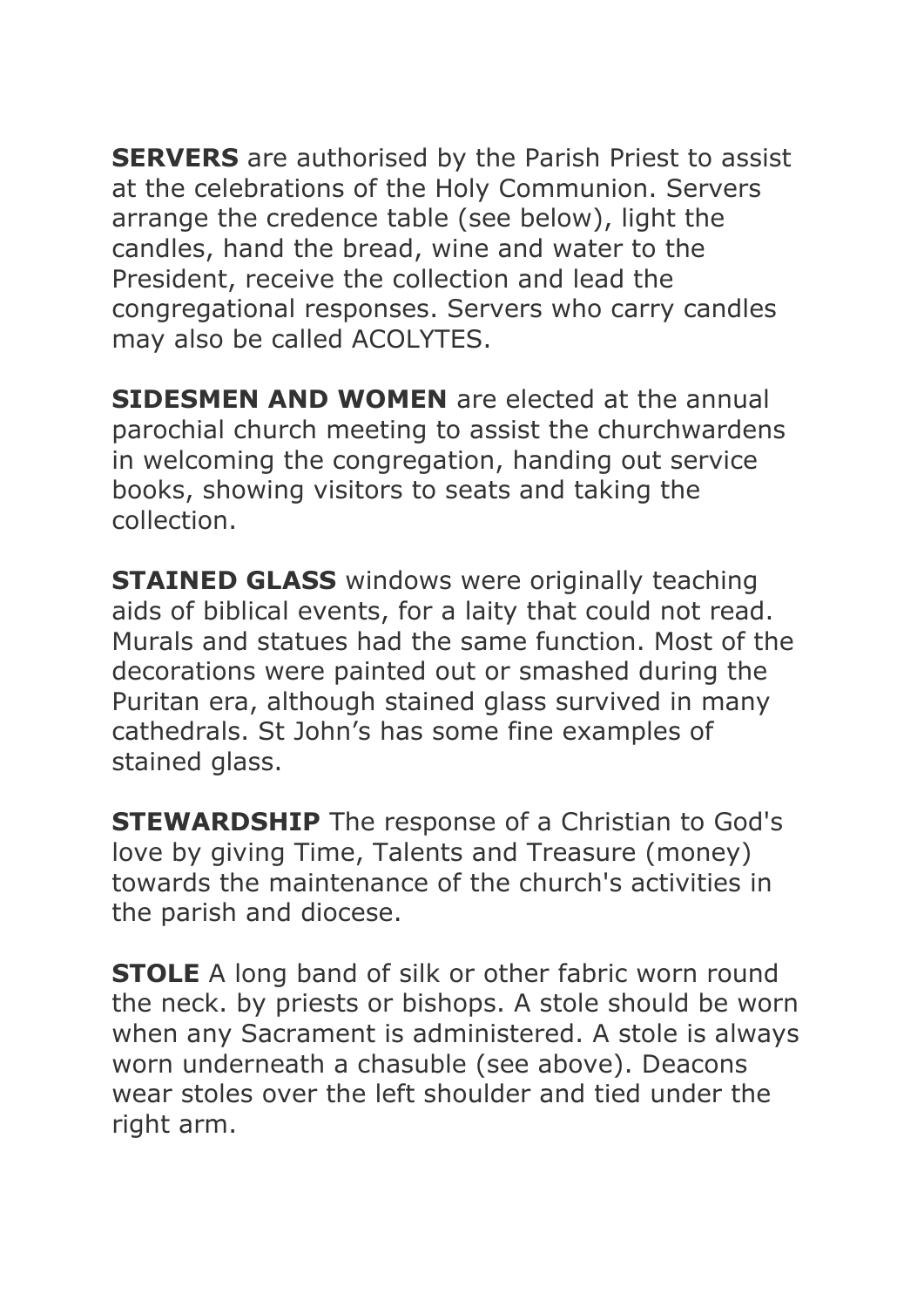**SURPLICE** A full, short, white garment reaching to about the knees with a round neck and full wide sleeves. Worn over a cassock by clergy, readers and choristers.

**SCARF** Clergy wear a black scarf, and Readers a blue scarf around the neck. This vestment is unique to the Anglican church.

**SUNDAYS BEFORE ADVENT** In November the church recalls the proclamation of the Old Testament about the coming of a messiah and the coming of the Kingdom of Christ in the New Testament. (colour: GREEN or sometimes red). The church year ends on a triumphant and joyful note with the feast of CHRIST THE KING (colour: RED). Thus the wheel comes full circle, back to ADVENT again.

**SUNDAYS BEFORE LENT** The number varies according to the date of Easter. The SECOND SUNDAY BEFORE LENT is Creation Sunday. On the SUNDAY BEFORE LENT the readings recall the Transfiguration of our Lord. The colour used in church is GREEN.

**TE DEUM** An ancient hymn of praise, beginning "We praise you (thee) O God" (from the Latin first line 'Te Deum laudamus')

**THE THREEFOLD MINISTRY** The Church of England maintains the historic threefold ministry of bishops, priests, and deacons. Its ministers are ordained by bishops according to authorized forms of service, with prayer and the laying on of hands.

 Bishops are ordained or consecrated by at least three other bishops, joining together in the act of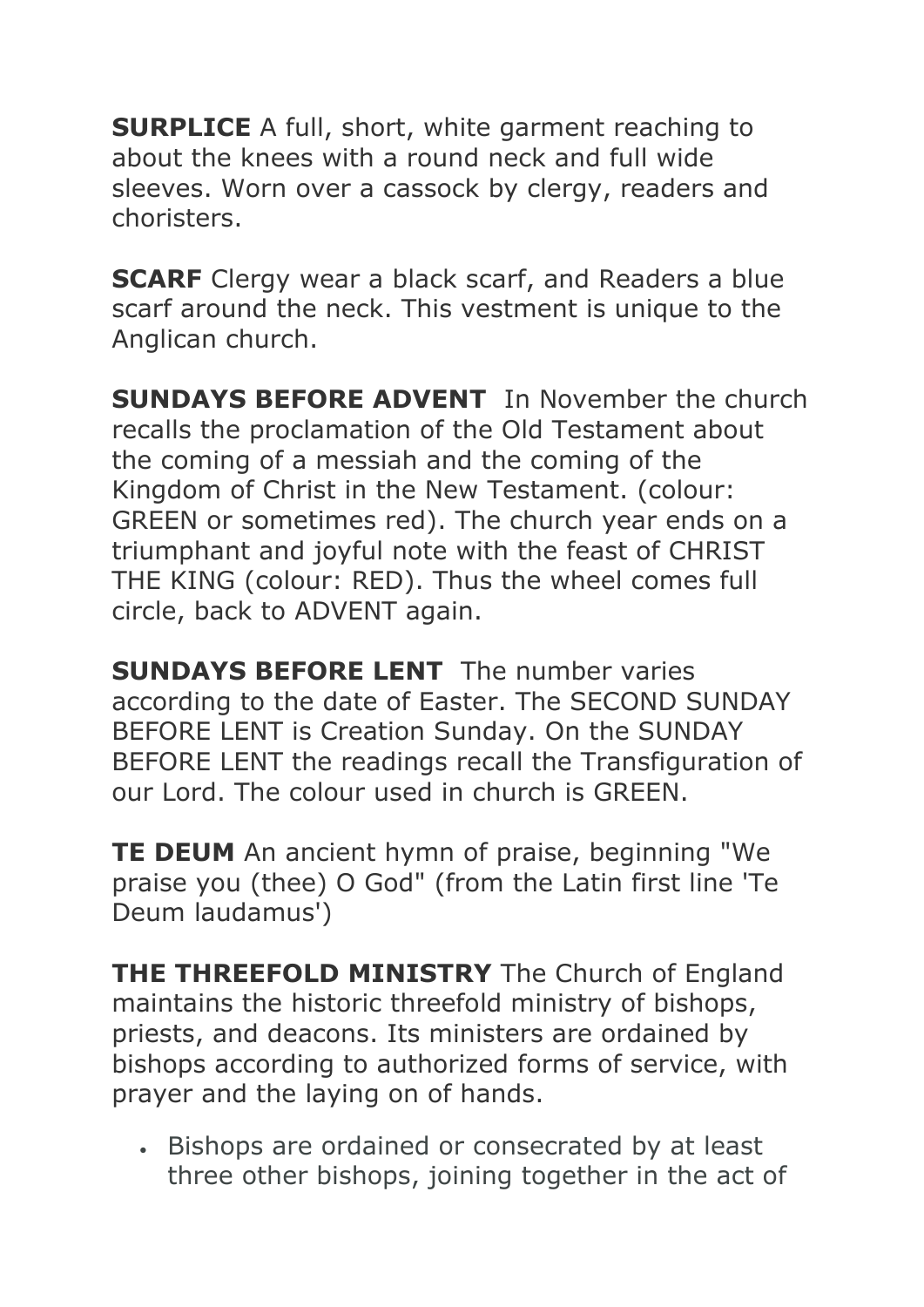ordination, of whom one is the archbishop of the province or his deputy. In addition to their ministry as priests of the church, bishops ordain priests and deacons, licence readers, and confirm. Bishops pronounce the absolution and the blessing when they are present at an act of worship. Bishops are addressed as "The Right Reverend". The word 'bishop' comes from the Greek word in the New Testament, 'episcope' (overseer).

 Priests are ordained, after training, by the Bishop of the diocese or by his Suffragan. Priests may share with the bishop in laying hands on the heads of those ordained to the order of priesthood. Priests lead worship and preach the gospel, preside at the Holy Communion, baptise, absolve and declare the forgiveness of sins, bless the people, conduct marriages, take funerals and teach and care for the people committed to their charge. The word 'priest' is related to the old English 'prester', which comes from 'presbyter', a derivation of the Greek word from the New Testament 'presbuteros', which means 'elder'. The word 'presbyter' is sometimes used instead of 'priest'.

Deacons are ordained by Bishops, and then act as assistants to the priests in whose parish they work. They lead worship, preach and teach. They may baptise, take funerals and conduct marriages. They assist in administering (but not leading) the Holy Communion in church and in house communions.

 Many deacons are trainee priests, and are deacons for a year, before becoming priests. The word